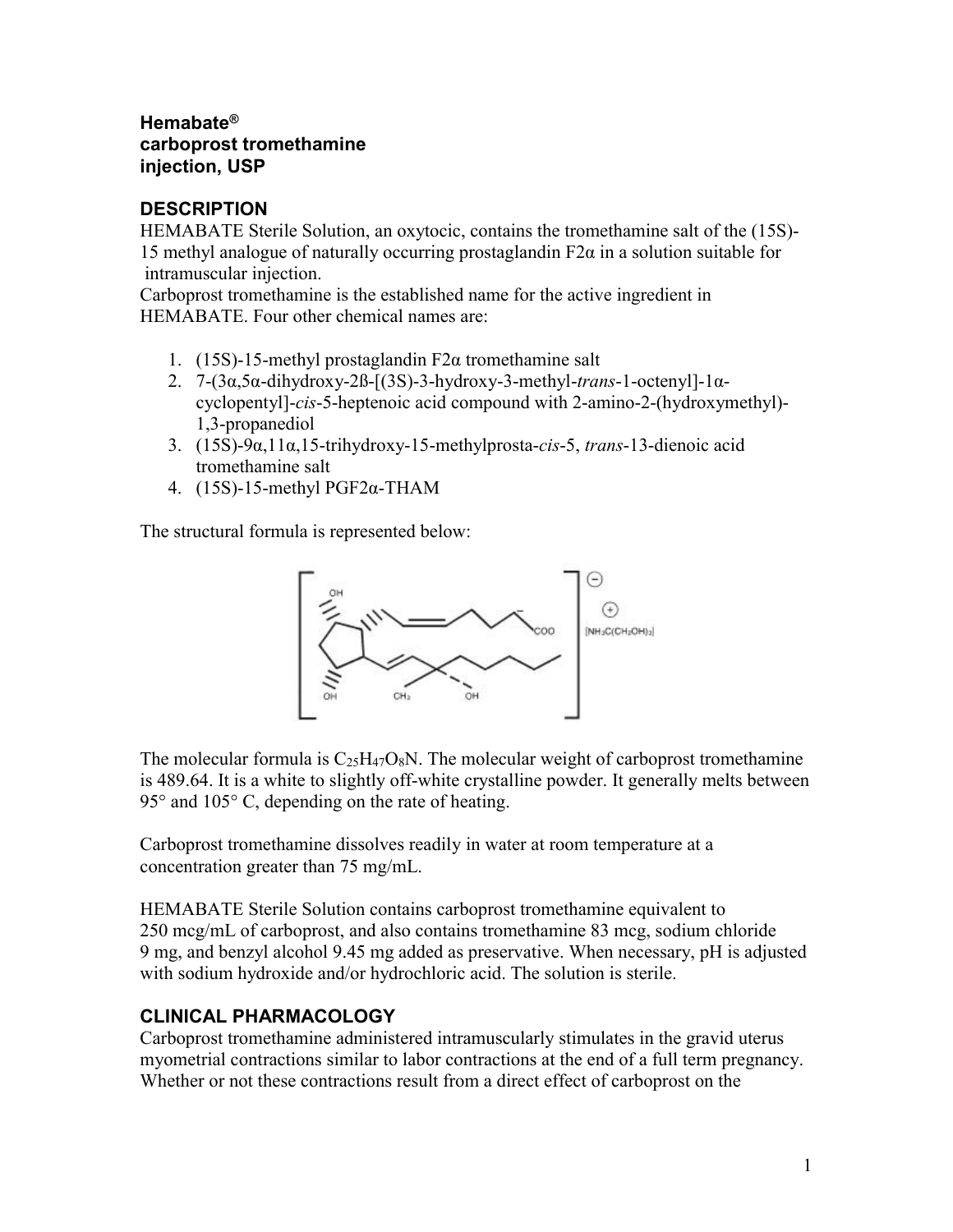myometrium has not been determined. Nonetheless, they evacuate the products of conception from the uterus in most cases.

Postpartum, the resultant myometrial contractions provide hemostasis at the site of placentation.

Carboprost tromethamine also stimulates the smooth muscle of the human gastrointestinal tract. This activity may produce the vomiting or diarrhea or both that is common when carboprost tromethamine is used to terminate pregnancy and for use postpartum. In laboratory animals and also in humans carboprost tromethamine can elevate body temperature. With the clinical doses of carboprost tromethamine used for the termination of pregnancy, and for use postpartum, some patients do experience transient temperature increases.

In laboratory animals and in humans large doses of carboprost tromethamine can raise blood pressure, probably by contracting the vascular smooth muscle. With the doses of carboprost tromethamine used for terminating pregnancy, this effect has not been clinically significant. In laboratory animals and also in humans carboprost tromethamine can elevate body temperature. With the clinical doses of carboprost tromethamine used for the termination of pregnancy, some patients do experience temperature increases. In some patients, carboprost tromethamine may cause transient bronchoconstriction.

Drug plasma concentrations were determined by radioimmunoassay in peripheral blood samples collected by different investigators from 10 patients undergoing abortion. The patients had been injected intramuscularly with 250 micrograms of carboprost at two hour intervals. Blood levels of drug peaked at an average of 2060 picograms/mL one-half hour after the first injection then declined to an average concentration of 770 picograms/mL two hours after the first injection just before the second injection. The average plasma concentration one-half hour after the second injection was slightly higher (2663 picograms/mL) than that after the first injection and decreased again to an average of 1047 picograms/mL by two hours after the second injection. Plasma samples were collected from 5 of these 10 patients following additional injections of the prostaglandin. The average peak concentrations of drug were slightly higher following each successive injection of the prostaglandin, but always decreased to levels less than the preceding peak values by two hours after each injection.

Five women who had delivery spontaneously at term were treated immediately postpartum with a single injection of 250 micrograms of carboprost tromethamine. Peripheral blood samples were collected at several times during the four hours following treatment and carboprost tromethamine levels were determined by radioimmunoassay. The highest concentration of carboprost tromethamine was observed at 15 minutes in two patients (3009 and 2916 picograms/mL), at 30 minutes in two patients (3097 and 2792 picograms/mL), and at 60 minutes in one patient (2718 picograms/mL).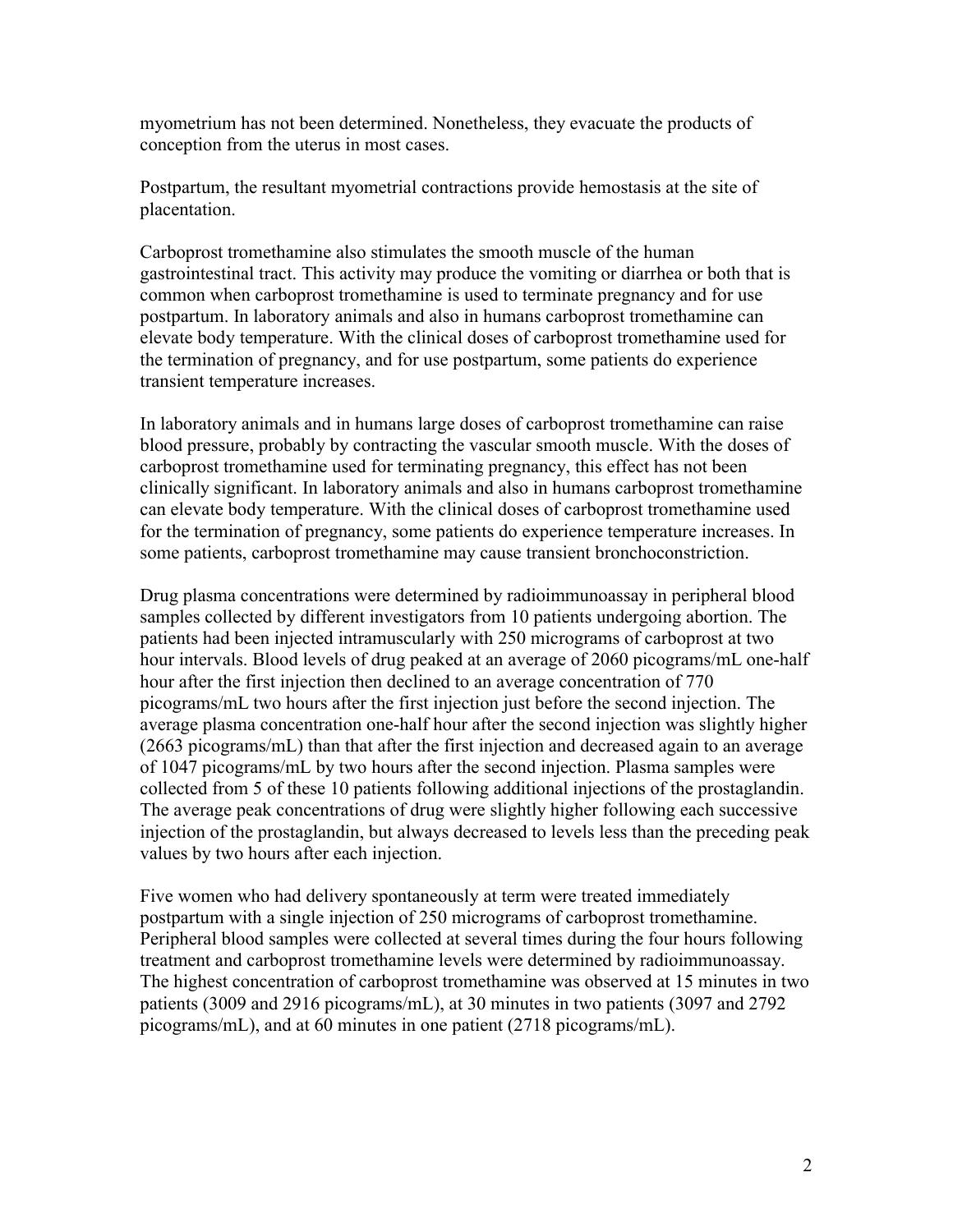# **INDICATIONS AND USAGE**

HEMABATE Sterile Solution is indicated for aborting pregnancy between the 13th and 20th weeks of gestation as calculated from the first day of the last normal menstrual period and in the following conditions related to second trimester abortion:

- 1. Failure of expulsion of the fetus during the course of treatment by another method;
- 2. Premature rupture of membranes in intrauterine methods with loss of drug and insufficient or absent uterine activity;
- 3. Requirement of a repeat intrauterine instillation of drug for expulsion of the fetus;
- 4. Inadvertent or spontaneous rupture of membranes in the presence of a previable fetus and absence of adequate activity for expulsion.

HEMABATE is indicated for the treatment of postpartum hemorrhage due to uterine atony which has not responded to conventional methods of management. Prior treatment should include the use of intravenously administered oxytocin, manipulative techniques such as uterine massage and, unless contraindicated, intramuscular ergot preparations. Studies have shown that in such cases, the use of HEMABATE has resulted in satisfactory control of hemorrhage, although it is unclear whether or not ongoing or delayed effects of previously administered ecbolic agents have contributed to the outcome. In a high proportion of cases, HEMABATE used in this manner has resulted in the cessation of life threatening bleeding and the avoidance of emergency surgical intervention.

# **CONTRAINDICATIONS**

- 1. Hypersensitivity (including anaphylaxis and angioedema) to HEMABATE Sterile Solution [*see ADVERSE REACTIONS, Post-marketing Experience*]
- 2. Acute pelvic inflammatory disease
- 3. Patients with active cardiac, pulmonary, renal or hepatic disease

### **WARNINGS**

HEMABATE Sterile Solution (carboprost tromethamine), like other potent oxytocic agents, should be used only with strict adherence to recommended dosages. HEMABATE should be used by medically trained personnel in a hospital which can provide immediate intensive care and acute surgical facilities.

HEMABATE does not appear to directly affect the fetoplacental unit. Therefore, the possibility does exist that the previable fetus aborted by HEMABATE could exhibit transient life signs. HEMABATE is not indicated if the fetus *in utero* has reached the stage of viability. HEMABATE should not be considered a feticidal agent.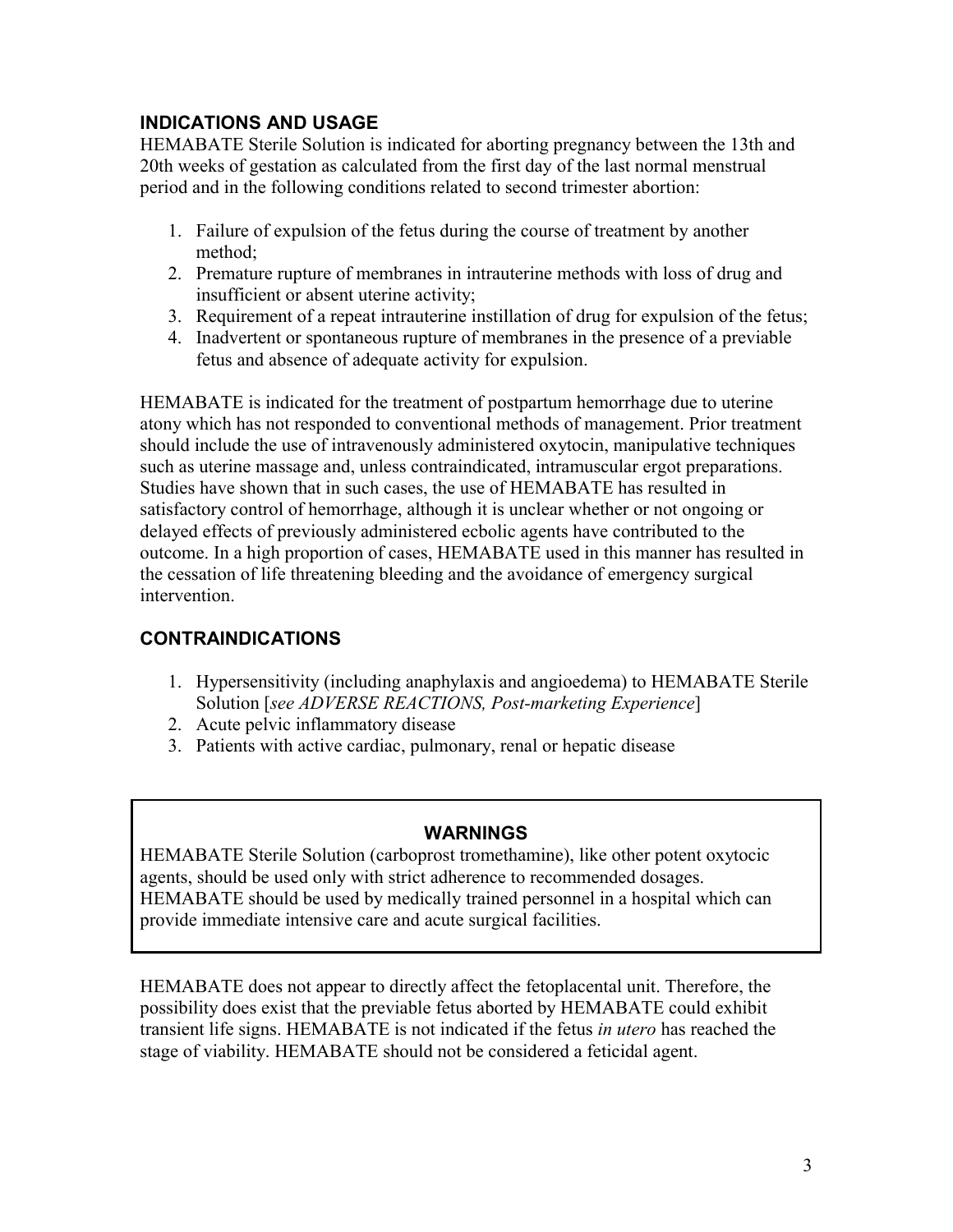Evidence from animal studies has suggested that certain other prostaglandins have some teratogenic potential. Although these studies do not indicate that HEMABATE is teratogenic, any pregnancy termination with HEMABATE that fails should be completed by some other means.

This product contains benzyl alcohol. Benzyl alcohol has been reported to be associated with a fatal "Gasping Syndrome" in premature infants.

# **PRECAUTIONS**

### **General**

Animal studies lasting several weeks at high doses have shown that prostaglandins of the E and F series can induce proliferation of bone. Such effects have also been noted in newborn infants who have received prostaglandin E1 during prolonged treatment. There is no evidence that short term administration of HEMABATE Sterile Solution can cause similar bone effects.

In patients with a history of asthma, hypo- or hypertension, cardiovascular, renal, or hepatic disease, anemia, jaundice, diabetes, or epilepsy, HEMABATE should be used cautiously.

As with any oxytocic agent, HEMABATE should be used with caution in patients with compromised (scarred) uteri.

### **Abortion**

As with spontaneous abortion, a process which is sometimes incomplete, abortion induced by HEMABATE may be expected to be incomplete in about 20% of cases.

Although the incidence of cervical trauma is extremely small, the cervix should always be carefully examined immediately post-abortion.

Use of HEMABATE is associated with transient pyrexia that may be due to its effect on hypothalamic thermoregulation. Temperature elevations exceeding  $2^{\circ}$  F (1.1<sup>o</sup> C) were observed in approximately one-eighth of the patients who received the recommended dosage regimen. In all cases, temperature returned to normal when therapy ended. Differentiation of post-abortion endometritis from drug-induced temperature elevations is difficult, but with increasing clinical experience, the distinctions become more obvious and are summarized below:

### **Endometritis pyrexia**

- 1. **Time of onset:** Typically, on third postabortional day (38° C or higher).
- 2. **Duration:** Untreated pyrexia and infection continue and may give rise to other pelvic infections.
- 3. **Retention:** Products of conception are Temperature elevation occurs whether or

### **Pyrexia induced by HEMABATE**

Within 1 to 16 hours after the first injection.

Temperatures revert to pretreatment levels after discontinuation of therapy without any other treatment.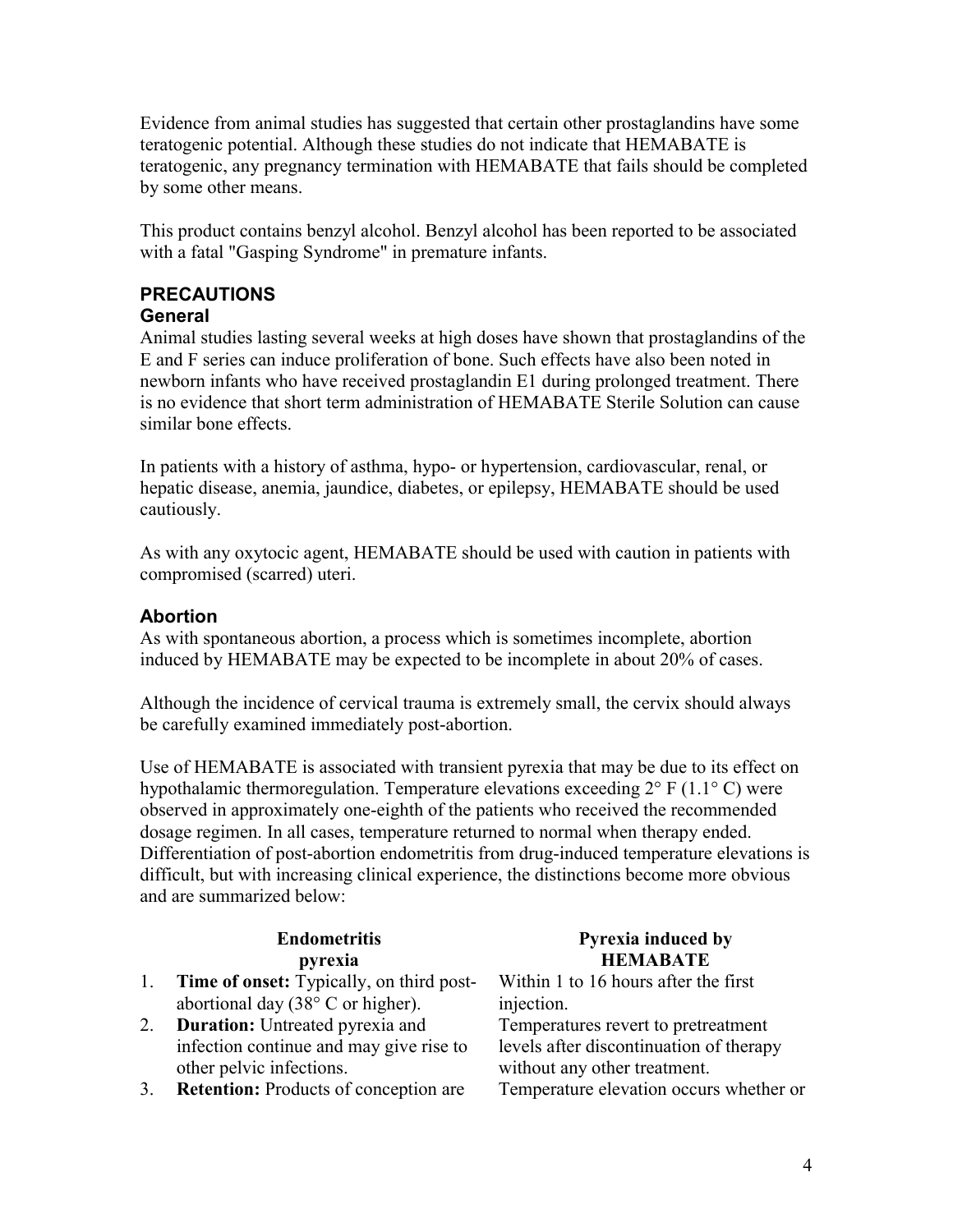often retained in the cervical os or uterine cavity.

- 4. **Histology:** Endometrium is infiltrated with lymphocytes and some areas are necrotic and hemorrhagic.
- 5. **The uterus:** Often remains boggy and soft with tenderness over the fundus, and pain on moving the cervix on bimanual examination.

not tissue is retained.

Although the endometrial stroma may be edematous and vascular, it is not inflamed. Uterine involution normal and uterus is not tender.

- 6. **Discharge:** Often associated with foulsmelling lochia and leukorrhea. Lochia normal.
- 7. **Cervical culture:** The culture of pathological organisms from the cervix or uterine cavity after abortion alone does not warrant the diagnosis of septic abortion in the absence of clinical evidence of sepsis. Pathogens have been cultured soon after abortion in patients with no infections. Persistent positive culture with clear clinical signs of infections are significant in the differential diagnosis.
- 8. **Blood count:** Leukocytosis and differential white cell counts do not distinguish between endometritis and hyperthermia caused by HEMABATE since total WBC's may increase during infection and transient leukocytosis may also be drug-induced.

Fluids should be forced in patients with drug-induced fever and no clinical or bacteriological evidence of intrauterine infection. Any other simple empirical measures for temperature reduction are unnecessary because all fevers induced by HEMABATE have been transient or self-limiting.

### **Postpartum Hemorrhage**

Increased blood pressure. In the postpartum hemorrhage series, 5/115 (4%) of patients had an increase of blood pressure reported as a side effect. The degree of hypertension was moderate and it is not certain as to whether this was in fact due to a direct effect of HEMABATE or a return to a status of pregnancy associated hypertension manifest by the correction of hypovolemic shock. In any event the cases reported did not require specific therapy for the elevated blood pressure.

Use in patients with chorioamnionitis. During the clinical trials with HEMABATE, chorioamnionitis was identified as a complication contributing to postpartum uterine atony and hemorrhage in 8/115 (7%) of cases, 3 of which failed to respond to HEMABATE. This complication during labor may have an inhibitory effect on the uterine response to HEMABATE similar to what has been reported for other oxytocic agents. $<sup>1</sup>$ </sup>

### **Drug Interactions**

HEMABATE may augment the activity of other oxytocic agents. Concomitant use with other oxytocic agents is not recommended.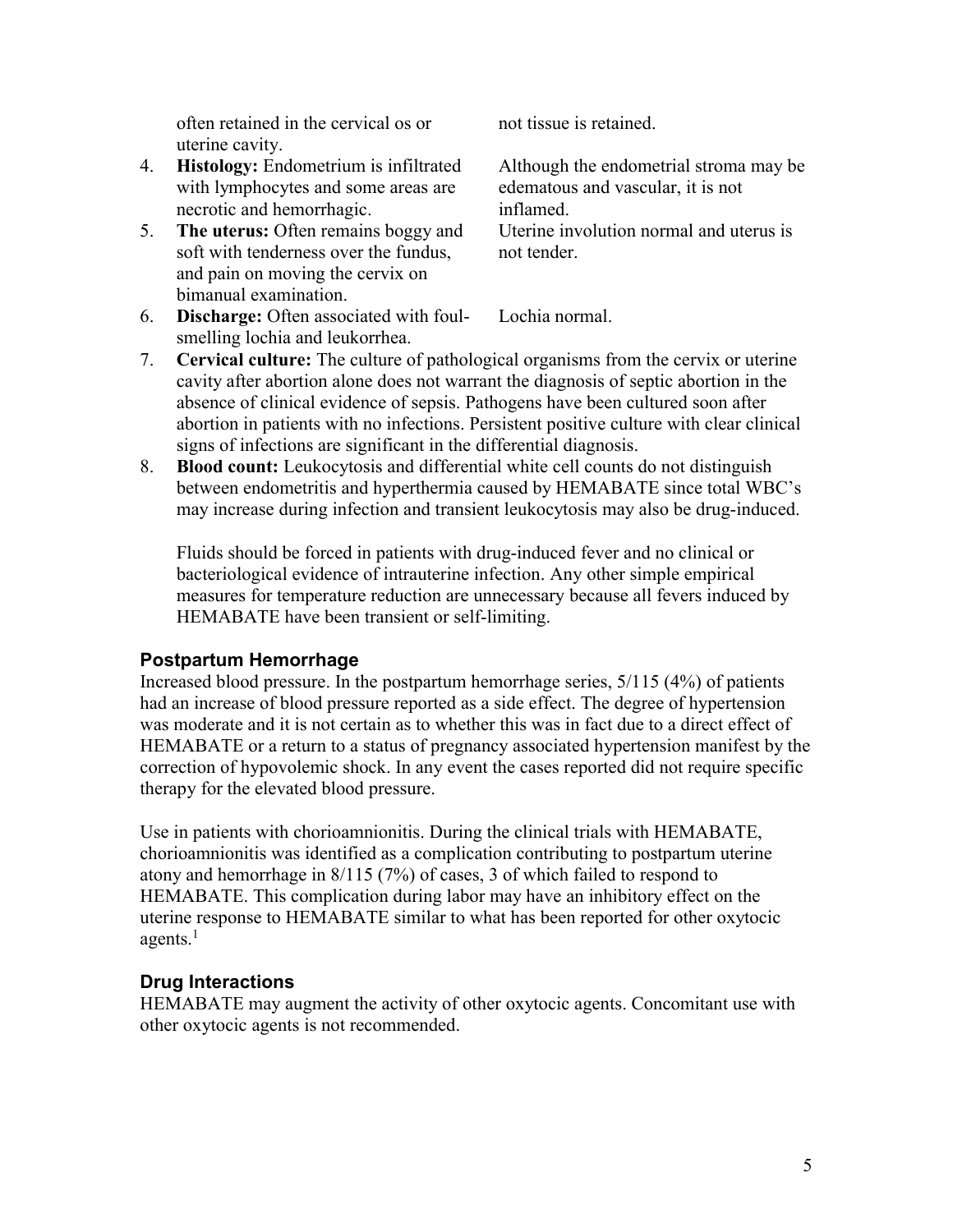### **Carcinogenesis, Mutagenesis, Impairment of Fertility**

Carcinogenic bioassay studies have not been conducted in animals with HEMABATE due to the limited indications for use and short duration of administration. No evidence of mutagenicity was observed in the Micronucleus Test or Ames Assay.

#### **Pregnancy:** Teratogenic Effects

Animal studies do not indicate that HEMABATE is teratogenic, however, it has been shown to be embryotoxic in rats and rabbits and any dose which produces increased uterine tone could put the embryo or fetus at risk.

### **Pediatric Use**

Safety and effectiveness in pediatric patients have not been established.

### **ADVERSE REACTIONS**

The adverse effects of HEMABATE Sterile Solution are generally transient and reversible when therapy ends. The most frequent adverse reactions observed are related to its contractile effect on smooth muscle.

In patients studied, approximately two-thirds experienced vomiting and diarrhea, approximately one-third had nausea, one-eighth had a temperature increase greater than 2° F, and one-fourteenth experienced flushing.

The pretreatment or concurrent administration of antiemetic and antidiarrheal drugs decreases considerably the very high incidence of gastrointestinal effects common with all prostaglandins used for abortion. Their use should be considered an integral part of the management of patients undergoing abortion with HEMABATE.

Of those patients experiencing a temperature elevation, approximately one-sixteenth had a clinical diagnosis of endometritis. The remaining temperature elevations returned to normal within several hours after the last injection.

Adverse effects observed during the use of HEMABATE for abortion and for hemorrhage, not all of which are clearly drug related, in decreasing order of frequency include:

Nervousness Nosebleed Sleep disorders Dyspnea Tightness in chest Wheezing Posterior cervical perforation Weakness Diaphoresis **Dizziness**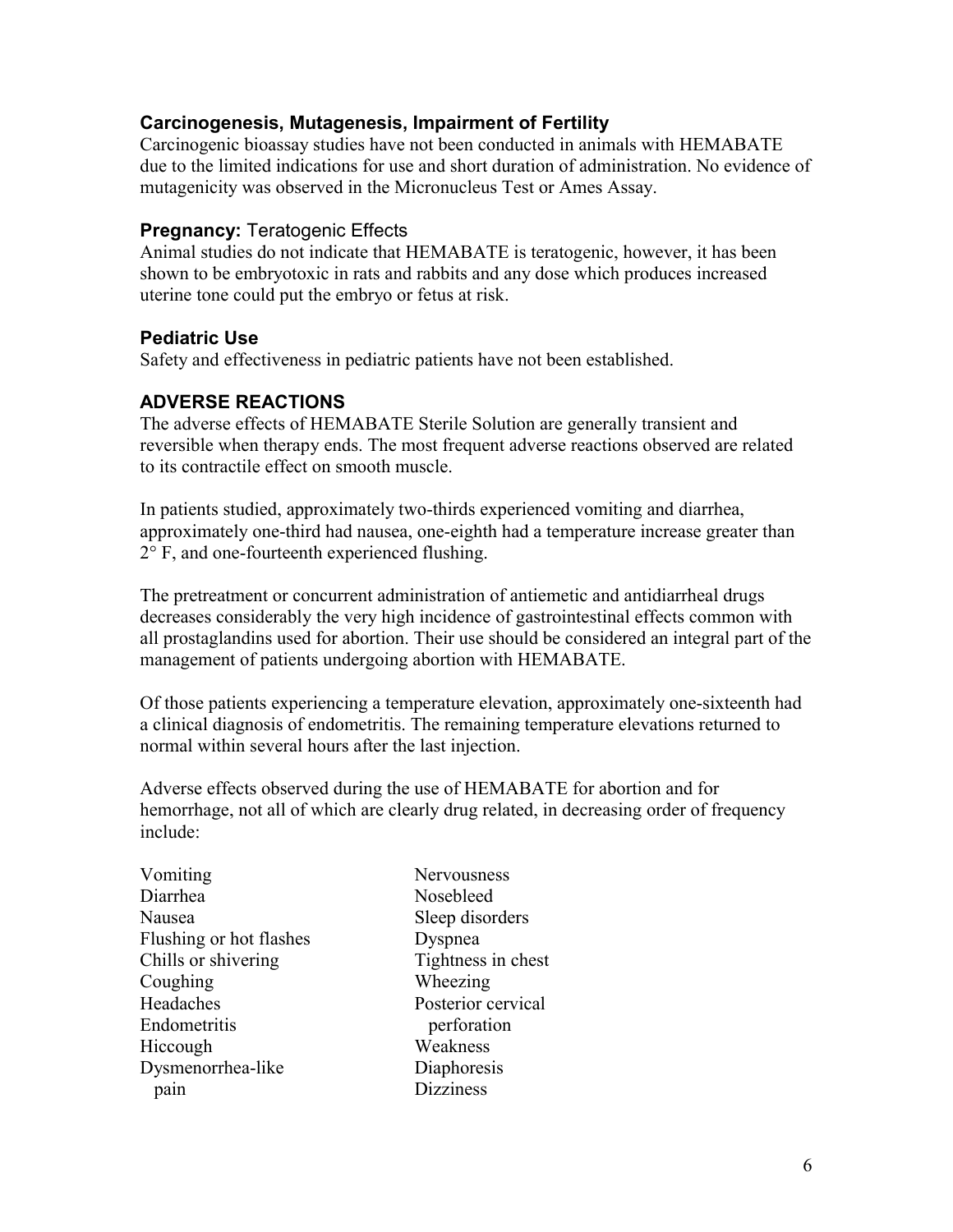| Paresthesia              | <b>Blurred</b> vision   |
|--------------------------|-------------------------|
| Backache                 | Epigastric pain         |
| Muscular pain            | <b>Excessive thirst</b> |
| <b>Breast tenderness</b> | Twitching eyelids       |
| Eye pain                 | Gagging, retching       |
| Drowsiness               | Dry throat              |
| Dystonia                 | Sensation of choking    |
| Asthma                   | Thyroid storm           |
| Injection site pain      | Syncope                 |
| Tinnitus                 | Palpitations            |
| Vertigo                  | Rash                    |
| Vaso-vagal syndrome      | Upper respiratory       |
| Dryness of mouth         | infection               |
| Hyperventilation         | Leg cramps              |
| Respiratory distress     | Perforated uterus       |
| Hematemesis              | Anxiety                 |
| Taste alterations        | Chest pain              |
| Urinary tract infection  | Retained placental      |
| Septic shock             | fragment                |
| Torticollis              | Shortness of breath     |
| Lethargy                 | Fullness of throat      |
| Hypertension             | Uterine sacculation     |
| Tachycardia              | Faintness, light-       |
| Pulmonary edema          | headedness              |
| <b>Endometritis</b> from | Uterine rupture         |
| <b>IUCD</b>              |                         |
|                          |                         |

The most common complications when HEMABATE was utilized for abortion requiring additional treatment after discharge from the hospital were endometritis, retained placental fragments, and excessive uterine bleeding, occurring in about one in every 50 patients.

Post-marketing experience:

Hypersensitivity reactions (e.g. Anaphylactic reaction, Anaphylactic shock, Anaphylactoid reaction, Angioedema).

#### **DOSAGE AND ADMINISTRATION 1. Abortion and Indications 1–4**

An initial dose of 1 mL of HEMABATE Sterile Solution (containing the equivalent of 250 micrograms of carboprost) is to be administered deep in the muscle with a tuberculin syringe. Subsequent doses of 250 micrograms should be administered at 1½ to 3½ hour intervals depending on uterine response.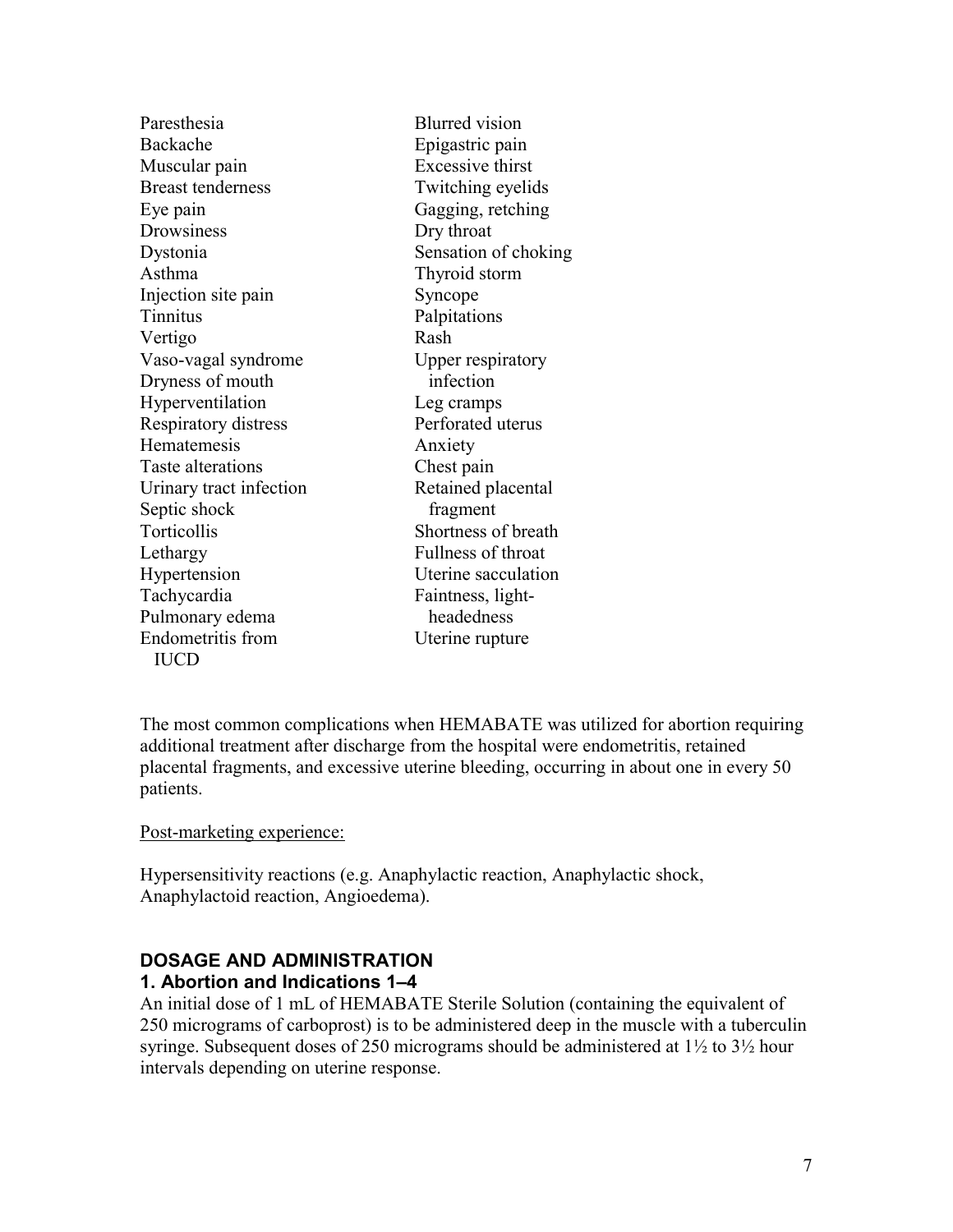An optional test dose of 100 micrograms (0.4 mL) may be administered initially. The dose may be increased to 500 micrograms (2 mL) if uterine contractility is judged to be inadequate after several doses of 250 micrograms (1 mL).

The total dose administered of carboprost tromethamine should not exceed 12 milligrams and continuous administration of the drug for more than two days is not recommended.

# **2. For Refractory Postpartum Uterine Bleeding:**

An initial dose of 250 micrograms of HEMABATE Sterile Solution (1 mL of HEMABATE) is to be given deep, intramuscularly. In clinical trials it was found that the majority of successful cases (73%) responded to single injections. In some selected cases, however, multiple dosing at intervals of 15 to 90 minutes was carried out with successful outcome. The need for additional injections and the interval at which these should be given can be determined only by the attending physicians as dictated by the course of clinical events. The total dose of HEMABATE should not exceed 2 milligrams (8 doses).

*Parenteral drug products should be inspected visually for particulate matter and discoloration prior to administration, whenever solution and container permit.*

# **HOW SUPPLIED**

HEMABATE Sterile Solution is available in the following packages:

| 1 mL ampoules             | NDC 0009-0856-05 |
|---------------------------|------------------|
| $10 \times 1$ mL ampoules | NDC 0009-0856-08 |

HEMABATE contains carboprost tromethamine equivalent to 250 mcg/mL of carboprost.

HEMABATE must be refrigerated at  $2^{\circ}$  to  $8^{\circ}$  C (36° to 46° F).

<sup>1</sup>Duff, Sanders, and Gibbs; The course of labor in term patients with chorioamnionitis; *Am. J. Obstet. Gynecol.;* vol. 147, no. 4, October 15, 1983 pp 391–395.

This product's label may have been updated. For current full prescribing information, please visit www.pfizer.com

**Rx only**

P<mark>rizer</mark> Injectables

Distributed by Pharmacia & Upjohn Co Division of Pfizer Inc New York, NY 10017

LAB-0032-9.0